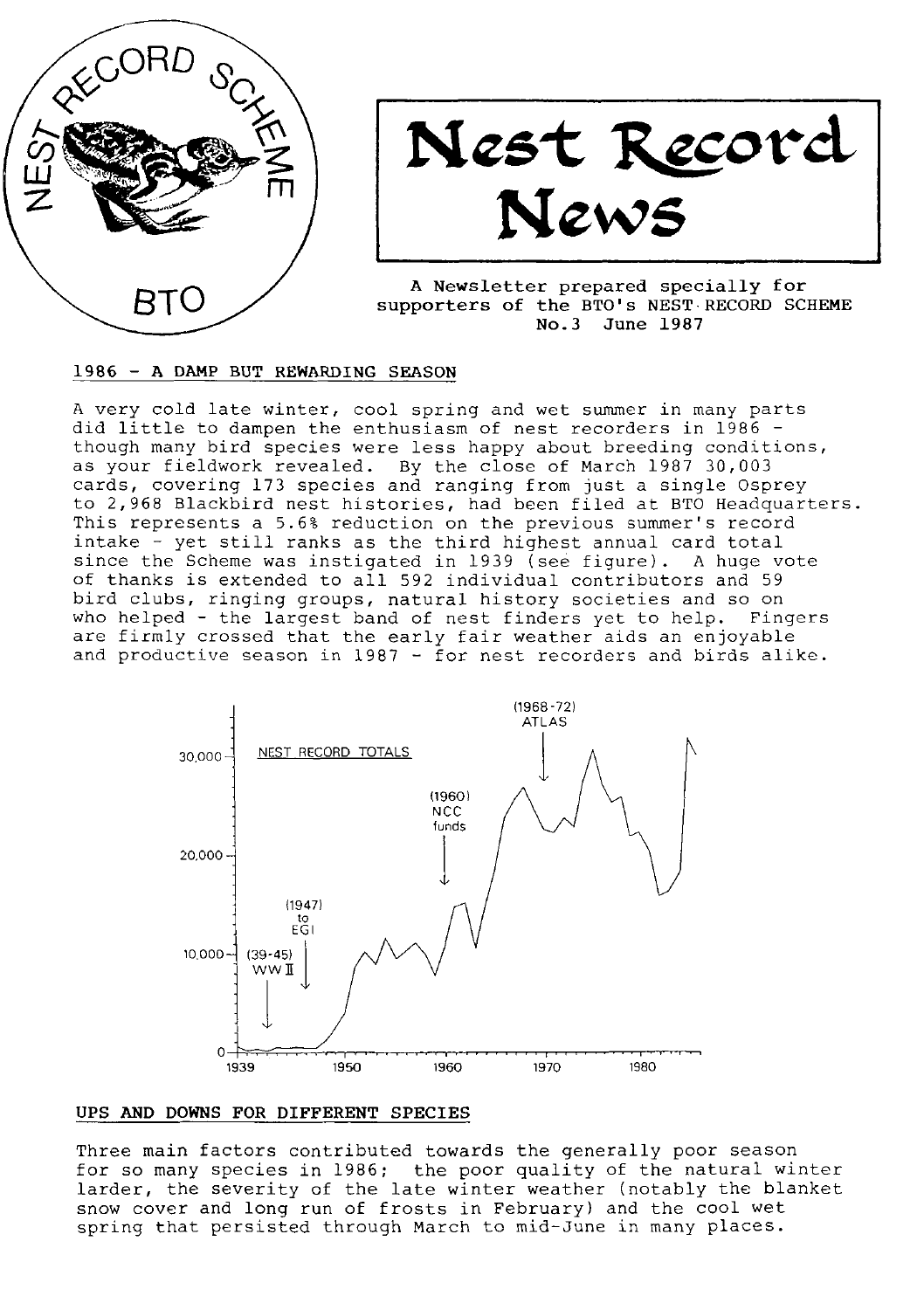Great, Blue and Coal Tits were extremely late egg laying - up to a month behind the normal date in places. Many clutches were started, then stopped, with desertions widespread. Co-ordinators of nestbo schemes countryuide reported from 208 to 708 fewcr titmice reared in 1986 than the previous year.

Little, Long-eared and Tawny Owls all suffered poor breeding seasc comments including 'lowest occupancy rate ever' (Inverness) and 'worst season to date' (Northumbria). Low rodent numbers and high mortality in the late spring contributed to the situation. Barn Owls reared some late broods but again it was a below average season. The small number of cards received for some overwintering residents like Goldcrest, Treecreeper and Long-tailed Tit reflected cold weather population losses.

It was a very patchy season for most diurnal raptors. Late laying Peregrine, Buzzard and Sparrowhawk all reared generally small broods where ncsting was attempted. Site occupancy but Iack of breeding cvidence was widely rcported. On the 'plus' side, Red Kites wcre reported by the RSPB as successfully rearing to fledging another record number of young, while 13 young Montagu's Harriers from at least seven pairs represents a substantial recovery from the absence of confirmed brecding pairs in 1974 and predicted loss from Britain. Latc nesting Kestrel and Hobby also fared reasonably we1l.

The persistent rains of April and May had their impact on many birds. Early Dipper and Grey Wagtail nests were lost, as is often the case, but those better concealed second broods fared well in parts of Walcs, Northcrn England and Scotland. Great Crested Grebe, Coot, Moorhen, Ringed Plover and Common Sandpiper were high on the list of those species whose nests were lost in the early rains.

Thc cold wet spring led to a two to three week delay in egg laying by several of thc waders, includjng Lapwing and Redshank. In early June flocks of DunIin, Ringed PIover and Lapwing were further indications of non-breeding and failure.

The sizzling hot temperatures of late June continued into July and came just in time to improve the success of late summer visitors like Swallow, Willow Warbler and some residents with second and subsequent broods. Pied Flycatcher exceeded their record 1985 output in places and made further range extensions in parts. It was very encouraging to see further indications of a recovery in the populations of Sand Martin and whitethroat, while Redstart arrivcd in high numbers and reared Iarge broods the length of Britain.

#### MANY MILESTONES PASSED

I986 saw milcstones reached by a variety of species. The Scheme's first Scaup card was completed by A.D.K. Ramsay on the Outer Hebrides; the loth Quail card by w.D. Allen in Shropshire (a good year for this scarce migrant); and the 1O0th Marsh Warbler nest history by E.c.I. student M.J. KeIscy, working in the remnant stronghold of this bird in Worcestershire. The Trust's holdings for three species reached the  $1,000$ th card mark in 1986, the species and the respective observer concerned being Barn Owl covered by G. Shaw, Dumfries and Galloway, Little Ringed Plover by D. Garner, Cambridgeshire and Canada Goose by R.A. Frost, Derbyshire. At the top end of our league table the 10,000th Starling card was also completed by G. Shaw while the pleasure of filling in the 25,000th Dunnock nest history fell to the Rye Meads Ringing Group, Hertfordshire.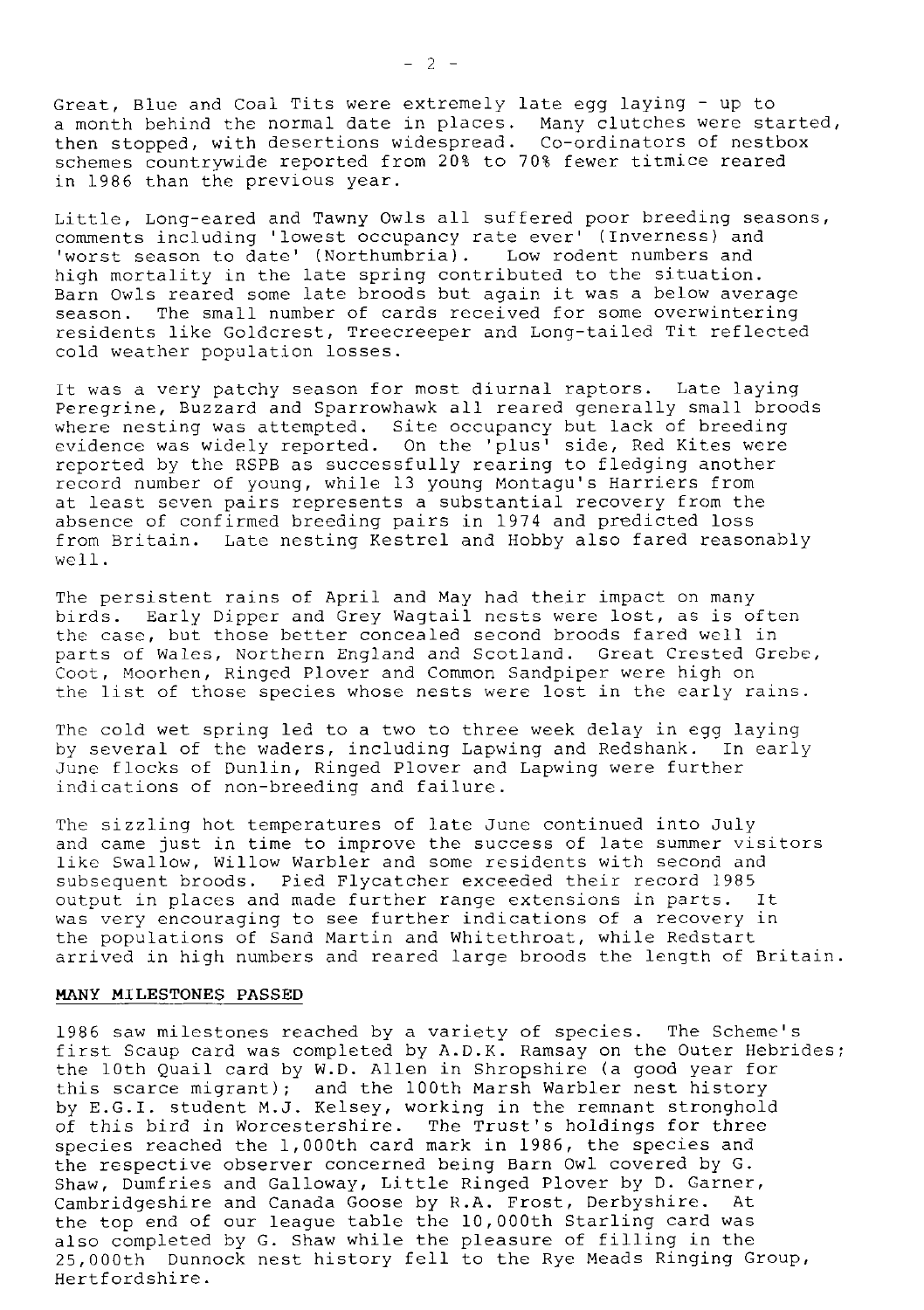#### 1986 CARD INTAKE - SAMPLE HIGHLIGHTS

Contributions from nest recorders ranged in size from just one to 789 cards in 1986. Again the vital core of the annual intake was provided by those recorders filling in a handful of cards in their garden, on their CBC farm or woodland plot, ringing site or favourite birdwatching place like the local marsh, gravel pit or sewage works. It is these contributions which enable the Trust to monitor with confidence breeding success both by habitat and region for a range of species.

Some members are able to devote more time to nest finding than others and those who sent in one hundred or more nest histories in 1986 are listed on the following pages. The list gives a broad indication of the geographical spread of records. The picture is quite encouraging with most regions represented. Batches of 500 or more cards for instance came from Bucks and Lincs in the south and east, Warwicks and Notts in the Midlands, Northumberland and Durham in the north of England, Grampian and Orkney in Scotland, and County Antrim in Northern lreland. Patchily or poorly covercd areas include Ireland (both the North and Republic), western parts of Scotland, central and north waIes, and a number of English counties including Bedfordshire, Berkshire, Cornwall, Dorset, Derbyshire, Kent, Leicestershire and Wiltshire.

W.D. Allen (Shrops) 208 cards including 1 Quail, 13 House Martin, 5 Yellowhammer; G.E. and G.K. Austin (Shrops) IB2 cards including 18 Wood Warbler,  $\overline{11}$  Reed Warbler; **M.J. Austin** (Suffolk) 125 cards including 21 Lapwing, 6 Whinchat; P. Baker (Cumbria) 138 cards including 46 Cormorant, 59 Swallow; R.E. Batty (Middx) 137 cards including 34 Blackbird, 7 House Sparrow; L.G. Baxter (Clwyd) 160 cards including 86 Black-headed Gull, 6 Dipper; P. Boyer (Western Isles) 173 cards including 41 Heron, 5 Dunlin;  $J.E.A. Brock$  and R.C. Cooke (Warks) 789 cards including 21 Oystercatcher, 217 Woodpigeon,  $\overline{10}$  Garden Warbler; R.H. Bucknall (Northumberland) 170 cards including 5 Kestrel, 17 Lapwing; I.D. Bullock (Gloucs) 242 cards including 76 Pied Flycatcher, 129 Blue Tit; Dr P.J.K. Burton, T.G. Holder, M. Hunt and D.A. Lees (Herts) 291 cards including 78 KestreI, 5 Hobby, ll Little owl; R.F.E. Butler (worcs) 105 cards including 18 Canada Goose, 8 Jackdaw; J. Callion (Cumbria) 240 cards including 8 Yellow Wagtail, 26 Sedge Warbler; J. Clark (Gwynedd) 165 cards including 24 Tufted Duck, 3 Ruddy Duck; G Condell (Gloucs) 121 cards including 75 Pied Flycatcher, 36 Great Tit; J.E.S. Cooper and R.F. Sanderson (Sussex) 308 cards including 5 Tawny OwI, I09 Blue Tit; D. Cox and B. Hawes (Bucks) 5I7 cards including 173 Blackbird, 29 Robin, 23 Pied Wagtail; Dr S. Cox and Mr and Mrs J. Orth (Essex) 240 cards including  $108$  Little Tern, 109 Ringed Plover; A.V. Cross (Dyfed) 146 cards including 27 Buzzard, 86 Raven; J.K. Cross (Hants) 118 cards including 4 Tawny Owl, 13 Chaffinch; R.E. Danson (Lancs) 387 cards including 4 Shelduck, 152 Tree Sparrow; P.G. and S.G. Davis (Surrey) 197 cards including 12 Woodlark, 15 Linnet; M. Davison (Northumbria Ringing Group) 378 cards including l8 Meadow Pipit, 8l Pied Flycatcher; S.J. Denny (Suffolk) 275 cards including I3 Canada Goose, 145 Sandwich Tern; R.A. Denyer (Surrey) 119 cards including 5 Mandarin, 14 Stock Dove; C. du Feu (Notts) 104 cards includin 12 Song Thrush, 22 Great Tit; R. Duncan (Grampian) 530 cards including 113 Skylark, 42 Linnet; M.R. Fletcher (MAFF, Surrey) 298 cards including 111 Starling,  $104$  Tree Sparrow; D. Fulton and T. Crossman (Shrops) 140 cards including 23 Wheatear, 10 Spotted  $\overline{Flycatcher}$ ; D.J. Garner (Cambs) 134 cards including 8 Long-eared Ow1, 9 Reed Warbler; H.R. Hammacott (Bristol Naturalists' Society)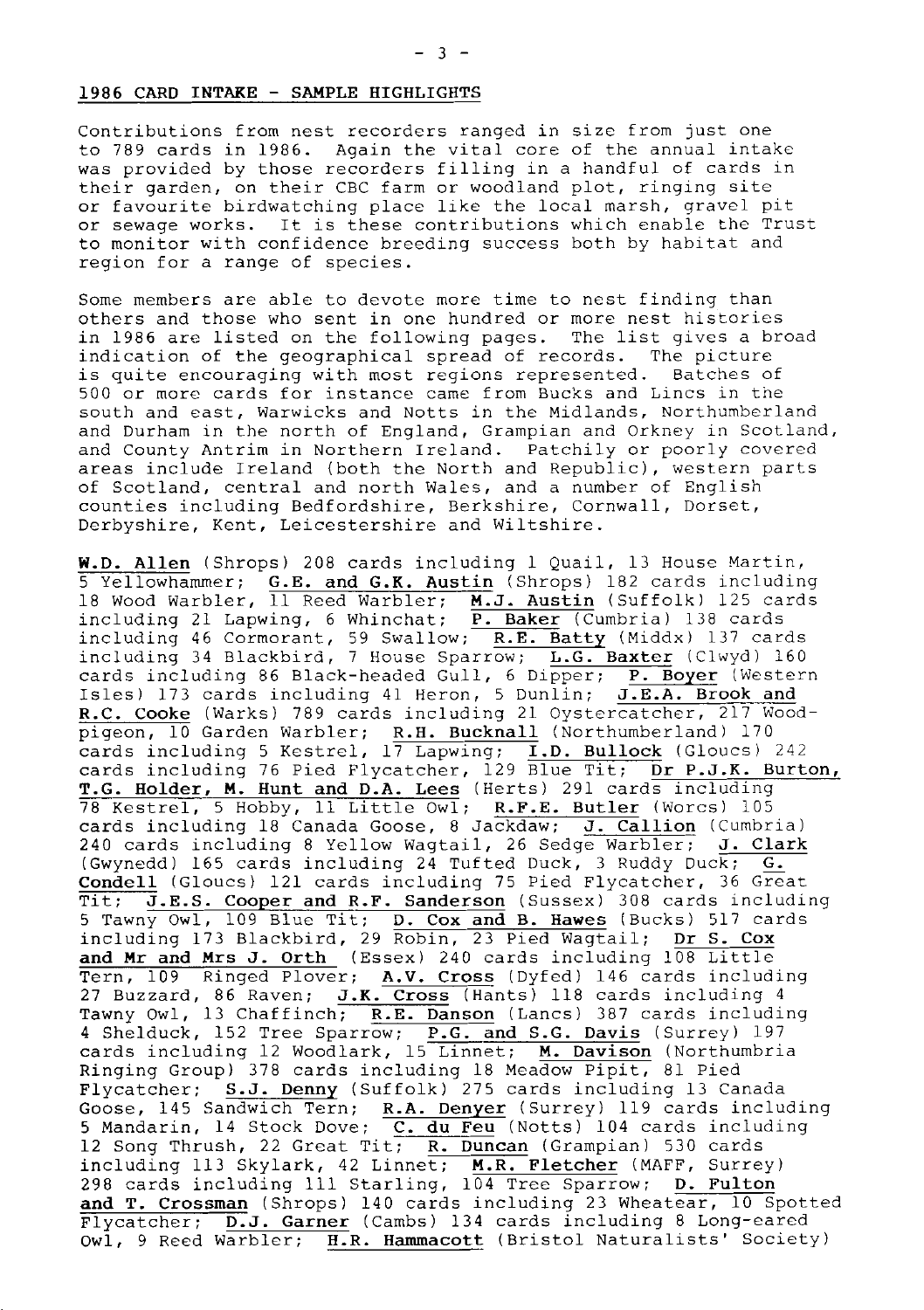238 cards including 11 Whitethroat, 45 Willow Warbler;  $D.G.$ Harris, R.G. Short, M. Short and T. Kidd (London) 115 cards including 16 Spotted Flycatcher, 9 Greenfinch; P. Hawkey The National Trust (Northumberland) 602 cards including 121 Kittiwake, 118 Arctic Tern; P., I., and D. Hildred. (Lincs) 225 cards including 7 Whitethroat, 36 House Sparrow; D.R.E. Hird (Kent) 119<br>cards including 56 Blackbird, 21 Linnet; D. Holloway (Cumbria) 283 cards including 32 Wheatear, 32 Chaffinch; P. Holness (Norfolk)<br>322 cards including 32 Wheatear, 32 Chaffinch; P. Holness (Norfolk)<br>32 cards including 13 Skylark, 154 Swallow; B.R. Hughes (Surrey)<br>103 cards including 1 Rev. J. Dagger (Hants) 195 cards including 14 Stonechat, 53 Dartford Warbler; J. Kieser (Hants) 295 cards including 24 Willow Warbler, 20 Yellowhammer; T. Kutchel (West Yorks) 139 cards including 25 Heron, 20 Blue Tit; P. Leader Rye Meads Ringing Group (Herts) 313 cards including 54 Common Tern, 21 Sedge Warbler; D.E. Lewis (Gwent) 162 cards including 9 Little Owl, 11 Chaffinch; J.M.S. Lewis and S.J. Roberts (Gwent) 147 cards including 9 Buzzard,<br>30 Dipper: J.V. Lloyd (Dyfed) 165 cards including 14 Blackbird, 15 Rook; R.J. Louch and D. Tompson (Oxford) 266 cards including 12 Grasshopper Warbler, 20 Whitethroat, 13 Chiffchaff; B. Lynch (Tay Ringing Group) 228 cards including 34 Swallow, 16 Sedge Warbler; Dr A.D.L. Lyszkowski (London) 162 cards including 10 Great Crested Grebe, 23 Sand Martin; B.A. Madden (Dublin) 148 cards including 74 Swallow, 20 Jackdaw; C.F. Mapletoft Birklands Ringing Group (Notts) 521 cards including 30 Dunnock, 136 Blackbird, 48 Chaffinch; P. Maynard and J. Baldwin (Hants) 179 cards including 9 Sparrowhawk, 14 Willow Warbler; I. McAlpine (Cheshire) 179 cards including 19 William Multici (33 Blackbird; M.O. Meadows (Essex) 253 cards including 23 Magpie, 60 Rook; W.R. Meek (South Humberside) 228<br>cards including 44 Song Thrush, 11 Blackcap; G. and D. Moss<br>Gwynedd) 112 cards including 8 Barn Owl, 53 Pied Flycatcher; R. Murray (Moray) 102 cards including 11 Woodpigeon, 11 Chaffinch; Northumbria Ringing Group 211 cards including 18 Redstart, 54 Northumbria Ringing Group 211 cards including 18 Redstart, 54<br>Blue Tit; A. Old (Cumbria) 102 cards including 58 Pied Flycatcher,<br>14 Great Tit; Orkney Ringing Group (E.R. Meek) 545 cards including<br>57 Red-throated Diver, 15 (Warks) 502 cards including 57 House Martin, 111 Blackbird, 24 Starling; A.D.K. Ramsay, D.Butterfield and R. Graham (Ross-shire) 605 cards including 44 Shag, 44 Buzzard, 47 Guillemot; J. Richardson<br>(Durham) 621 cards including 128 Black-headed Gull, 22 Feral Pigeon, 76 Song Thrush; S.J.R. Rumsey Rye Bay Ringing Group (Sussex) 219 cards including 93 Reed Warbler, 16 Carrion Crow; G. Shaw (Dumfries and Galloway) 101 cards including 20 Shag, 5 Barn  $0\overline{w1}$ ; K.B. Shepherd and P. Ball (NCC Moorland Bird Survey) 184 cards including 46 Oystercatcher, 5 Dunlin; C. Smith (Mid-Lincs Ringing Group) 554 cards including 93 Blackbird, 126 Rook; C.Snook (Devon) 100 cards including 22 Pied Flycatcher, 30 Blue Tit; I.M. Spence (Lancs) 120 cards including 38 Swallow, 17 Great Tit; R. Squires (Powys) 129 cards including 7 Redstart, 77 Pied Flycatcher; R. Stevens of the Trent Valley Birdwatchers (Notts) 101 cards including 35 Coot, 4 Nightjar; R.L. Swann Glenurquhart Bird Club (Inverness) 190 cards including 19 Buzzard, 17 Pied Wagtail, 8 Wheatear; C.J. Tyas (Shrops) 166 cards including 6 Hen Harrier, 111 Pied Flycatcher; Dr S.J. Tyler and S.J. Ormerod (Gwent) 261 cards including 56 Grey Wagtail, 175 Dipper; Dr L.L.J. Vick (Edinburgh) 140 cards including 8 Whinchat, 60 Wheatear; Mrs P. Webb (Derby) 230 cards including 67 Blue Tit, 8 Magpie; D. Warden (Bristol) 167 cards including 36 Kittiwake, 62 Reed Warbler; E. Wood (Cleveland) 102 cards including 4 Collared Dove, 21 Great Tit; I. Wolfenden (Lancs) 140 cards including 32 Skylark, 15 Whitethroat; C. Young (Caithness) 124 cards including 7 Eider, 6 Greenfinch.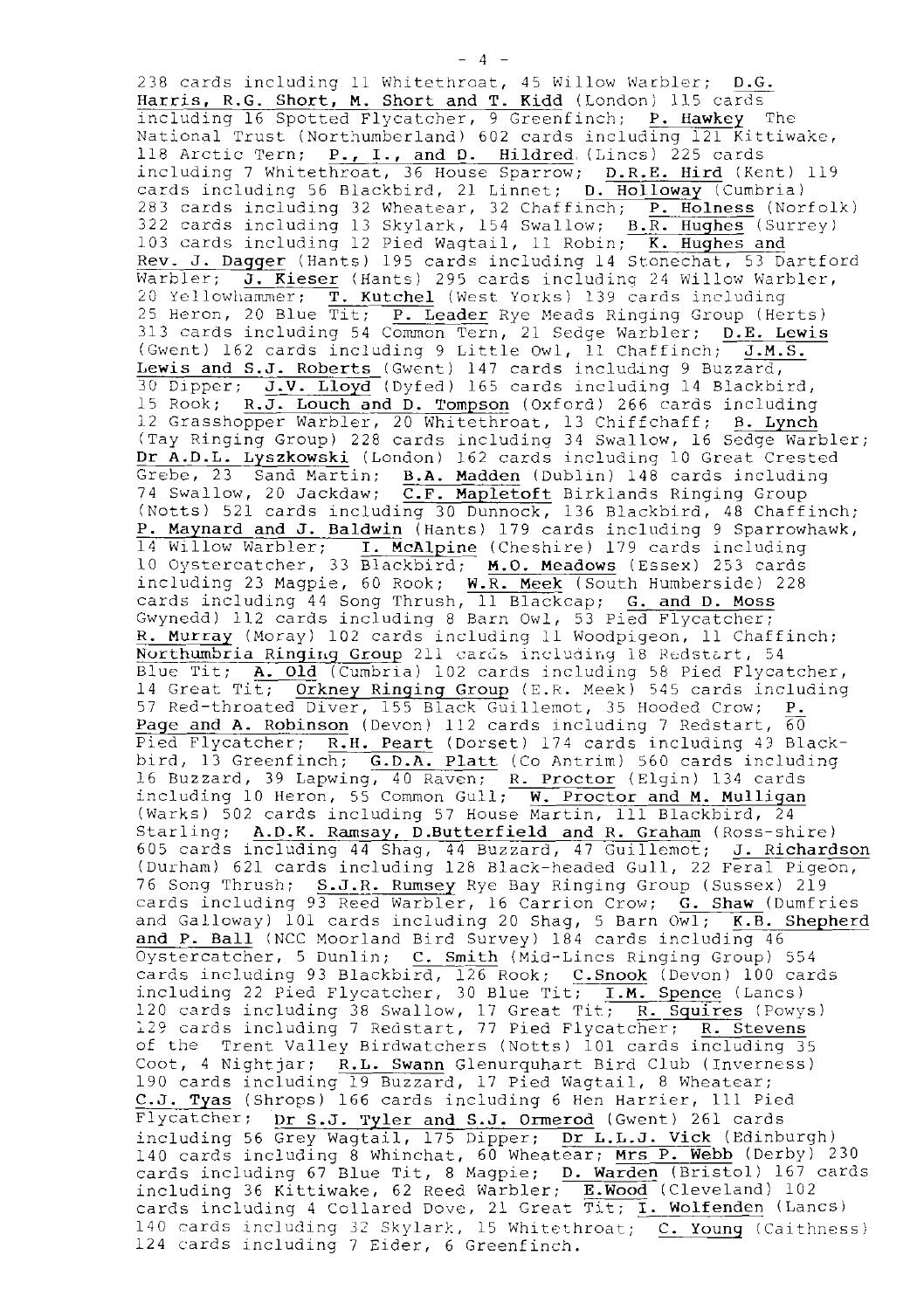# SOME INTERESTING TOTALS

The list of card totals (pages 5-8) shows how the marked improvement in the card intake for many species in 1985 was to a large extent maintained last season. Nevertheless of the 82 identified 'Target maintained iast season. Nevertheless of the of identified and species' for which extra attention (see p.8) 53 were identified as deserving up on last season. These 82 species still merit extra attention (see p.8) 53 were d this current season where time allows.

TOTALS FOR NEST RECORD SCHEME FROM PRE 1985 to 1986

| SPECIES                         | $Pre-85$       | 1985                     | 1986                     | TOTAL          |
|---------------------------------|----------------|--------------------------|--------------------------|----------------|
| Red-throated Diver +            | 1,089          | 88                       | 133                      | 1,310          |
| Black-throated Diver +          | 127            | 8                        | 2                        | .137           |
| Little Grebe *                  | 1,227          | 66                       | 48                       | 1,341          |
| Great Crested Grebe *           | 1,563          | 113                      | 112                      | 1,788          |
| Slavonian Grebe +               | 118            | 6                        | 5                        | 129            |
| Black-necked Grebe +            | 12             |                          | $\overline{\phantom{0}}$ | 12             |
| Fulmar                          | 1,557          | 180                      | 298                      | 2,035          |
| Manx Shearwater                 | 51             |                          |                          | 51             |
| Storm Petrel                    | 19             |                          | 11                       | 30             |
| Leach's Petrel +                | $\overline{2}$ |                          | -                        | 2              |
| Gannet                          | 18             |                          | $\equiv$                 | 18             |
| Cormorant *                     | 806            | 53                       | 65                       | 924            |
| Shaq $*$                        | 1,972          | 132                      | 185                      | 2,289          |
| Bittern +                       | 13             | 4                        | -                        | 17             |
| Little Bittern +                | 1              | $\overline{\phantom{0}}$ | $\overline{\phantom{a}}$ | 1              |
| Grey Heron *                    | 1,739          | 150                      | 223                      | 2,112          |
| Mute Swan *                     |                | 131                      | 123                      | 2,684          |
|                                 | 2,430          | 37                       | 112                      | 331            |
| Greylag Goose +<br>Canada Goose | 182<br>839     | 86                       | 116                      | 1,041          |
|                                 |                |                          |                          | $\overline{c}$ |
| Eqyptian Goose                  | 2              | $\overline{\phantom{0}}$ | $\overline{\phantom{a}}$ |                |
| Shelduck                        | 167            | 12                       | 12                       | 191            |
| Mandarin                        | 79             | 26                       | 36                       | 141            |
| Wigeon                          | 91             | $\overline{\phantom{0}}$ | 10                       | 101            |
| Gadwall                         | 40             | 1                        | 2                        | 43             |
| Teal                            | 150            | 3                        | 6                        | 159            |
| Mallard *                       | 5,046          | 254                      | 247                      | 5,547          |
| Pintail +                       | 6              | 1                        | -                        | 7              |
| Garganey +                      | 6              | ı                        | -                        | $\overline{7}$ |
| Shoveler                        | 81             | 5                        | 4                        | 90             |
| Pochard                         | 92             | 9                        | 6                        | 107            |
| Tufted Duck                     | 562            | 49                       | 63                       | 674            |
| $Scaup +$                       |                |                          | ı                        | 1              |
| Eider                           | 1,002          | 103                      | 223                      | 1,328          |
| Common Scoter +                 | 29             |                          |                          | 29             |
| Goldeneye +                     | 8              | 3                        | 3                        | 14             |
| Red-breasted Merganser          | 190            | 5                        | 9                        | 204            |
| Goosander                       | 106            | 14                       | 4                        | 124            |
| Ruddy Duck                      | 8              | 5                        | 4                        | 17             |
| Honey Buzzard +                 | 8              | $\overline{\phantom{0}}$ | $\overline{\phantom{0}}$ | 8              |
| Red Kite +                      | 12             | 1                        | 1                        | 14             |
| Marsh Harrier +                 | 5              | $\overline{\phantom{a}}$ | $\overline{\phantom{m}}$ | 5              |
| Hen Harrier +                   | 398            | 50                       | 51                       | 499            |
| Montaqu's Harrier +             | 45             | $\overline{\phantom{a}}$ | -                        | 45             |
| Goshawk +                       | 36             | 17                       | 17                       | 70             |
| Sparrowhawk *                   | 2,114          | 181                      | 212                      | 2,507          |
| Buzzard *                       | 2,180          | 211                      | 206                      | 2,597          |
| Golden Eagle +                  | 260            | 29                       | 13                       | 302            |
| Osprey +                        | 23             | ı                        | 1                        | 25             |
| Kestrel *                       | 3,024          | 265                      | 228                      | 3,517          |
| Merlin +                        | 686            | 57                       | 96                       | 839            |
|                                 |                |                          |                          |                |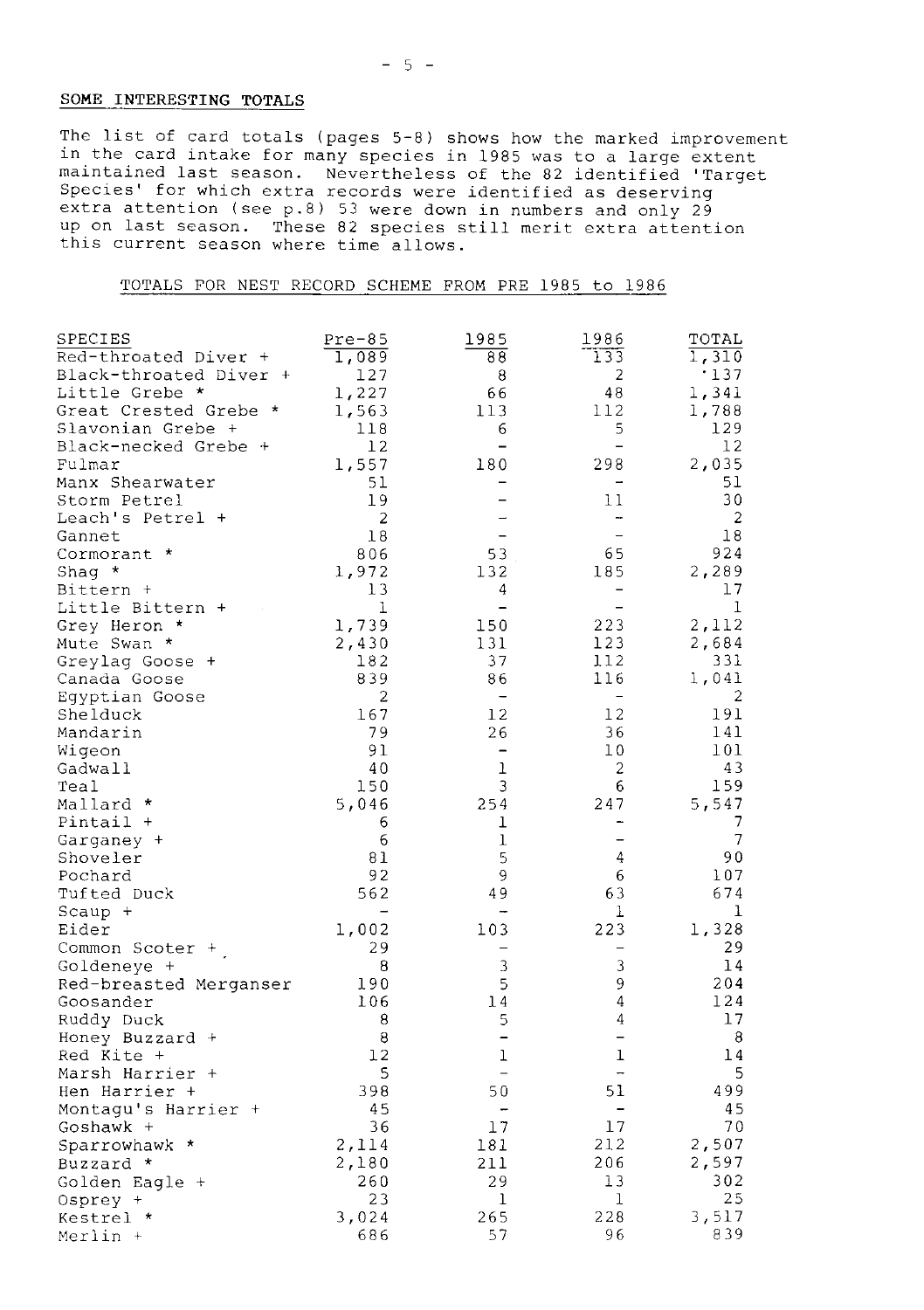| SPECIES                  | $Pre-85$ | 1985                     | 1986                     | TOTAL       |
|--------------------------|----------|--------------------------|--------------------------|-------------|
| Hobby +                  | 257      | 26                       | 32                       | 315         |
| Peregrine +              | 748      | 79                       | 107                      | 934         |
| Red Grouse               | 394      | 16                       | 31                       | 441         |
| Ptarmiqan                | 78       | 3                        | 3                        | 84          |
| Black Grouse             | 30       | 2                        | $\rightarrow$            | 32          |
| Capercaillie             | -60      | $\overline{a}$           | $\mathbf 1$              | 61          |
| Red-legged Partridge *   | 342      | 16                       | $1\,2$                   | 370         |
| Grey Partridge *         | 681      | 13                       | 19                       | 713         |
| Quail +                  | 9        | $\overline{\phantom{a}}$ | $\mathbf 1$              | 10          |
| Pheasant *               | 1,527    | 67                       | 52                       | 1,646       |
| Lady Amherst's Pheasant  | 1        | $\ddot{\phantom{a}}$     | $\overline{\phantom{a}}$ | $\mathbf 1$ |
| Water Rail               | 52       | 8                        | $\mathbf 1$              | 61          |
| Corncrake +              | 25       | $\overline{\phantom{0}}$ | $\overline{\phantom{a}}$ | 25          |
| Moorhen *                | 14,601   | 478                      | 439                      | 15,518      |
| Coot *                   | 7,366    | 442                      | 415                      | 8,223       |
| Oystercatcher *          | 6,901    | 490                      | 384                      | 7,775       |
| Avocet +                 | 3        |                          |                          | 3           |
| Stone-curlew +           | 366      | 3                        | $\overline{a}$           | 369         |
| Little Ringed Plover +   | 924      | 52                       | 37                       | 1,013       |
| Ringed Plover *          | 4,080    | 407                      | 395                      | 4,882       |
| Kentish Plover +         | -19      | $\overline{a}$           |                          | 19          |
| Dotterel +               | 110      | 4                        | 7                        | 121         |
| Golden Plover            | 554      | 20                       | 33                       | 607         |
| Lapwing *                | 13,388   | 563                      | 397                      | 14,348      |
| Temminck's Stint +       | 1        | -                        | $\qquad \qquad -$        | 1           |
| Purple Sandpiper +       | 3        | $\overline{a}$           | $\overline{\phantom{0}}$ | 3           |
| Dunlin                   | 412      | 11                       | 31                       | 454         |
| Snipe *                  | 1,093    | 23                       | 20                       | 1,136       |
| Woodcock                 | 456      | 15                       | 13                       | 484         |
| Black-tailed Godwit +    | 6        |                          |                          | 6           |
| Whimbrel +               | 42       | $\overline{\phantom{a}}$ | $\overline{\phantom{a}}$ | 42          |
| Curlew *                 | 1,697    | 75                       | 88                       | 1,860       |
| Redshank *               | 1,537    | 91                       | 41                       | 1,669       |
| Greenshank +             | 116      | 8                        | 1                        | 125         |
| Wood Sandpiper +         | 2        |                          | $\overline{\phantom{a}}$ | 2           |
| Common Sandpiper *       | 862      | 48                       | 44                       | 954         |
| Red-necked Phalarope +   | 32       | $\overline{\phantom{0}}$ | $\overline{\phantom{a}}$ | 32          |
| Arctic Skua              | 185      | 5                        | 19                       | 209         |
| Great Skua               | 256      | 6                        | 13                       | 275         |
| Black-headed Gull *      | 2,820    | 249                      | 144                      | 3,213       |
| Mediterranean Gull +     | 2        |                          |                          | 2           |
| Common Gull *            | 1,594    | 60                       | 97                       | 1,751       |
| Lesser Black-backed Gull | 680      | 10                       | 4                        | 694         |
| Herring Gull             | 3,235    | 148                      | 89                       | 3,472       |
| Great Black-backed Gull  | 744      | $\overline{\phantom{a}}$ | 13                       | 764         |
| Kittiwake                | 1,387    | 108                      | 245                      | 1,740       |
| Sandwich Tern            | 138      |                          | 146                      | 284         |
| Roseate Tern +           | 98       | 13                       | 5                        | 116         |
| Common Tern *            | 2,175    | 130                      | 273                      | 2,578       |
| Arctic Tern *            | 979      | 103                      | 274                      | 1,356       |
| Little Tern +            | 2,171    | 260                      | 348                      | 2,779       |
| Guillemot                | 515      | 68                       | 104                      | 687         |
| Razorbill                | 283      | 56                       | 36                       | 375         |
| Black Guillemot          | 163      | 192                      | 245                      | 600         |
| Puffin                   | 79       | 68                       | 18                       | 165         |
| Rock Dove                | 101      | 14                       | 21                       | 136         |
| Feral Pigeon             | 741      | 38                       | 52                       | 831         |
| Stock Dove *             | 3.325    | 226                      | 156                      | 3,707       |
| Woodpigeon *             | 14,825   | 614                      | 688                      | 16,127      |
| Collared Dove *          | 1,595    | 158                      | 160                      | 1,913       |
| Turtle Dove *            | 1,552    | 41                       | 27                       | 1,620       |
| Ring-necked Parakeet     | 1        |                          |                          | 1           |

 $-6-$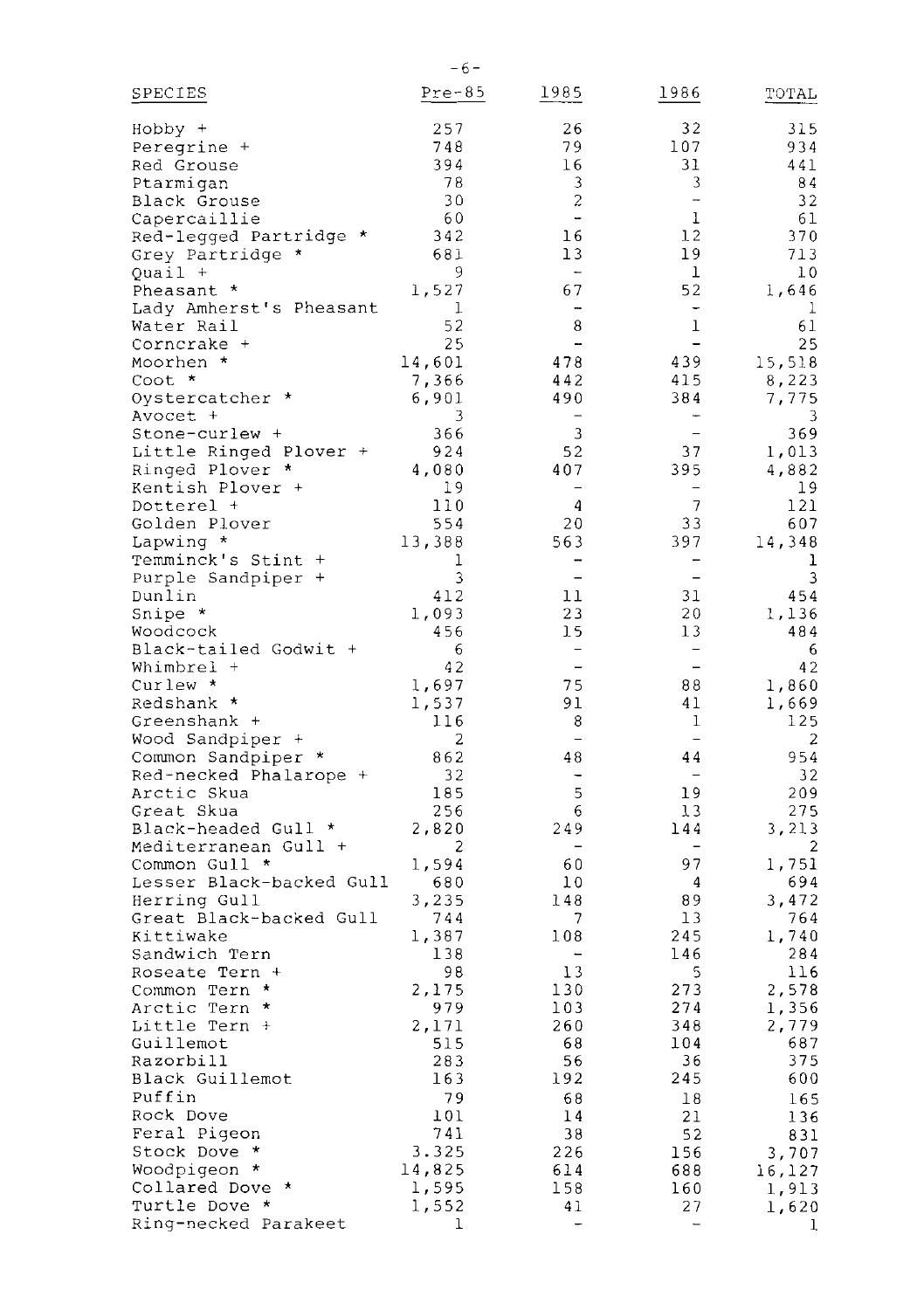|                                              | $-7-$          |                          |                          |                  |
|----------------------------------------------|----------------|--------------------------|--------------------------|------------------|
| <b>SPECIES</b>                               | $Pre-85$       | 1985                     | 1986                     | TOTAL            |
| Cuckoo *                                     | 1,245          | 164                      | 40                       | 1,449            |
| Barn Owl +                                   | 856            | 92                       | 108                      | 1,056            |
| Snowy Owl +                                  | 1              |                          |                          | 1                |
| *<br>Little Owl                              | 958            | 52                       | 59                       | 1,069            |
| Tawny Owl *                                  | 3,185          | 335                      | 162                      | 3,682            |
| Long-eared Owl                               | 369            | 24                       | 17                       | 410              |
| Short-eared Owl                              | 144            | 19                       | 20                       | 183              |
| Nightjar                                     | 497            | 30                       | 15                       | 542              |
| Swift *                                      | 756            | 31                       | 17                       | 804              |
| Kingfisher +                                 | 334            | 16                       | 19                       | 369              |
| Hoopoe +                                     | 1              | $\overline{\phantom{0}}$ |                          | 1                |
| Wryneck +                                    | 11<br>205      | -<br>8                   | -<br>11                  | 11<br>224        |
| Green Woodpecker<br>Great Spotted Woodpecker | 525            | 35                       | 52                       | 612              |
| Lesser Spotted Woodpecker                    | 101            | 4                        | 9                        | 114              |
| Woodlark +                                   | 316            | 9                        | 46                       | 371              |
| Skylark *                                    | 4,866          | 231                      | 293                      | 5,390            |
| Sand Martin                                  | 648            | 9                        | 27                       | 684              |
| Swallow *                                    | 25,804         | 1,258                    | 1,375                    | 28,437           |
| House Martin *                               | 2,688          | 211                      | 230                      | 3,129            |
| Tree Pipit                                   | 1,010          | 52                       | 61                       | 1,123            |
| Meadow Pipit *                               | 5,941          | 394                      | 326                      | 6,661            |
| Rock Pipit                                   | 415            | 16                       | 19                       | 450              |
| Yellow Wagtail                               | 740            | 18                       | 22                       | 780              |
| Grey Wagtail                                 | 2,765          | 182                      | 199                      | 3,146            |
| Pied Wagtail                                 | 5,450          | 249                      | 253                      | 5,952            |
| Dipper<br>Wren *                             | 4,029<br>9,638 | 440<br>373               | 560                      | 5,029            |
| Dunnock *                                    | 23,912         | 675                      | 262<br>530               | 10,273<br>25,117 |
| Robin *                                      | 13,578         | 629                      | 457                      | 14,664           |
| Nightingale                                  | 321            | 11                       | 10                       | 342              |
| Bluethroat +                                 | 1              | $\overline{\phantom{a}}$ | $\qquad \qquad -$        | 1                |
| Black Redstart +                             | 108            | $\overline{7}$           | 4                        | 119              |
| Redstart *                                   | 1,938          | 171                      | 183                      | 2,292            |
| Whinchat *                                   | 1,133          | 97                       | 45                       | 1,275            |
| Stonechat *                                  | 1,654          | 31                       | 40                       | 1,725            |
| Wheatear *                                   | 1,820          | 213                      | 237                      | 2,270            |
| Ring Ouzel *                                 | 979            | 55                       | 29                       | 1,063            |
| Blackbird *                                  | 98,256         | 3,254                    | 2,968                    | 104,478          |
| Fieldfare +<br>Song Thrush *                 | T              |                          | 2                        | 3                |
| Redwing +                                    | 60,345<br>78   | 1,267<br>7               | 1,105<br>3               | 62,717<br>88     |
| Mistle Thrush *                              | 5,193          | 227                      | 182                      | 5,602            |
| Cetti's Warbler +                            | 16             | 1                        | $\overline{\phantom{m}}$ | 17               |
| Grasshopper Warbler                          | 232            | 14                       | 12                       | 258              |
| Savi's Warbler +                             | 2              | $\qquad \qquad -$        | -                        | 2                |
| Sedge Warbler *                              | 2,916          | 121                      | 146                      | 3,183            |
| Marsh Warbler +                              | 83             | 16                       | 7                        | 106              |
| Reed Warbler *                               | 7,232          | 230                      | 389                      | 7,851            |
| Dartford Warbler +                           | 227            | 45                       | 55                       | 327              |
| Lesser Whitethroat                           | 584            | 29                       | 16                       | 629              |
| Whitethroat *                                | 4,300          | 89                       | 137                      | 4,526            |
| Garden Warbler *                             | 1,030          | -64                      | 67                       | 1,161            |
| Blackcap *                                   | 1,846          | 150                      | 96                       | 2,092            |
| Wood Warbler<br>Chiffchaff *                 | 1,202<br>1,340 | 81<br>78                 | 93<br>52                 | 1,376            |
| Willow Warbler *                             | 8,411          | 600                      | 395                      | 1,470<br>9,406   |
| Goldcrest *                                  | 570            | 26                       | 6                        | 602              |
| Firecrest +                                  | 7              | 1                        | $\qquad \qquad -$        | 8                |
| Spotted Flycatcher *                         | 6,975          | 276                      | 357                      | 7,608            |
| Pied Flycatcher                              | 11,439         | 1,027                    | 1,395                    | 13,861           |
| Bearded Tit +                                | 46             | 6                        | ı                        | 53               |
| Long-tailed Tit *                            | 2,962          | 123                      | 74                       | 3,159            |
| Marsh Tit                                    | 819            | 35                       | 24                       | 878              |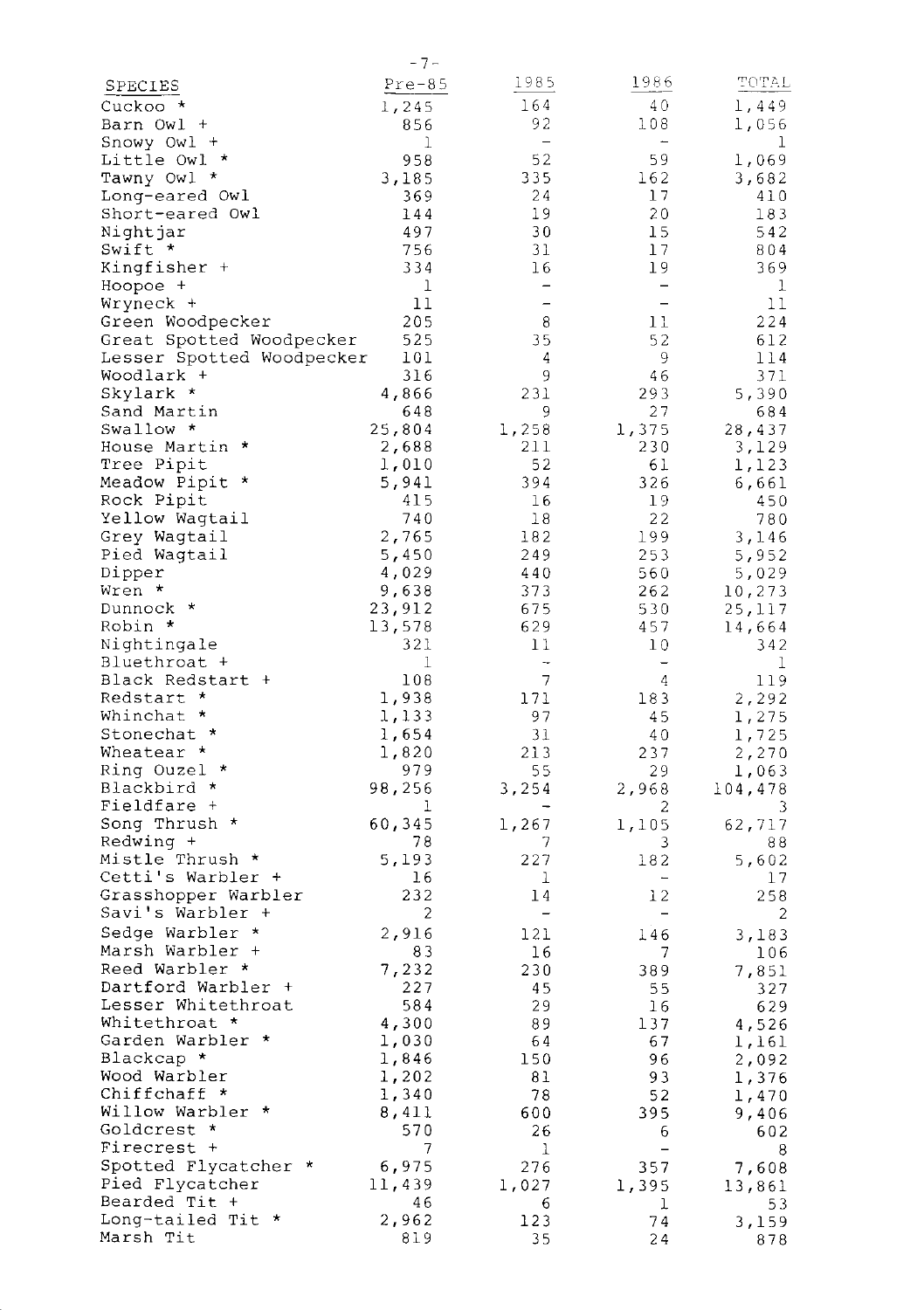| SPECIES                  | $Pre-85$                 | 1985                     | 1986                     | TOTAL                  |
|--------------------------|--------------------------|--------------------------|--------------------------|------------------------|
| Willow Tit               | 310                      | 12                       | 6                        | 328                    |
| Crested Tit +            | 121                      | 14                       | 10                       | 145                    |
| Coal Tit *               | 3,169                    | 139                      | 109                      | 3,417                  |
| Blue Tit *               | 33,652                   | 2,597                    | 2,280                    | 38,529                 |
| Great Tit *              | 21,519                   | 1,959                    | 1,395                    | 24,873                 |
| Nuthatch *               | 1,100                    | 113                      | 116                      | 1,329                  |
| Treecreeper *            | 1,435                    | 89                       | 35                       | 1,559                  |
| Short-toed Treecreeper + | ı                        | $\overline{\phantom{a}}$ | $\overline{\phantom{a}}$ | 1                      |
| Golden Oriole +          | $\overline{\phantom{0}}$ | ı                        |                          | $\mathbf{1}$           |
| Red-backed Shrike +      | 251                      | $\overline{\phantom{0}}$ |                          | 251                    |
| Jay *                    | 1,031                    | 39                       | 35                       | 1,105                  |
| Magpie *                 | 3,741                    | 267                      | 281                      | 4,289                  |
| Chough $+$               | 288                      | 41                       | 19                       | 348                    |
| Jackdaw *                | 3,179                    | 226                      | 168                      | 3,573                  |
| Rook *                   | 2,707                    | 263                      | 490                      | 3,460                  |
| Carrion Crow *           | 3,615                    | 176                      | 217                      | 4,008                  |
| Hooded Crow              | 548                      | 45                       | 114                      | 707                    |
| Raven *                  | 1,542                    | 82                       | 192                      | 1,816                  |
| Starling *               | 8,811                    | 927                      | 368                      | 10,106                 |
| House Sparrow *          | 9,234                    | 192                      | 189                      | 9,615                  |
| Tree Sparrow *           | 11,373                   | 543                      | 266                      | 12,182                 |
| Chaffinch $*$            | 14,392                   | 756                      | 652                      | 15,800                 |
| Serin +                  |                          | $\mathbf{1}$             | $\overline{\phantom{a}}$ | 1                      |
| Greenfinch *             | 10,632                   | 266                      | 312                      | 11,210                 |
| Goldfinch *              | 2,267                    | 56                       | 33                       | 2,356                  |
| Siskin                   | 34                       | $6\,$                    | 5                        | 45                     |
| Linnet *                 | 20,708                   | 572                      | 344                      | 21,624                 |
| Twite                    | 719                      | 21                       | 14                       | 754                    |
| Redpoll *                | 1,091                    | 49                       | 28                       | 1,168                  |
| Common Crossbill +       | 80                       | 8                        |                          | 88                     |
| Parrot Crossbill +       | 3                        | 1                        |                          | 4                      |
| Scarlet Rosefinch +      | $\mathbf{1}$             | $\qquad \qquad -$        |                          | 1                      |
| Bullfinch *              | 4,364                    | 109                      | 78                       | 4,551                  |
| Hawfinch                 | 106                      | $\overline{c}$           | 3                        | 111                    |
| Snow Bunting +           | 10                       | $\frac{1}{2}$            | -                        | 10                     |
| Yellowhammer<br>*        | 5,040                    | 165                      | 132                      | 5,337                  |
| Cirl Bunting +           | 55                       | $\equiv$                 | 2                        | 57                     |
| Reed Bunting<br>*        | 6,023                    | 125                      | 116                      | 6,264                  |
| Corn Bunting<br>$\star$  | 308                      | 121                      | 6                        | 435                    |
|                          |                          |                          |                          |                        |
| TOTALS                   | $PRE-85$<br>637, 154     | 1985<br>31,782           | 1986<br>30,003           | GRAND TOTAL<br>698,939 |

 $-8-$ 

Bird species protected under the 1981 Wildlife and Countryside Act  $\ddot{}$  $\star$ TARGET SPECIES - deserving special attention. These species fall into two categories: 1) a range of 'indicator' species which the BTO is able to use to assess variations in breeding performance between years, regions and habitats. 2) species for whom the sample of nest histories is nearing the point where sufficiently large numbers are housed at Beech Grove to merit a more detailed analysis and publication of a paper on the breeding biology of the bird.

All cards are treasured for the range of "Target" species.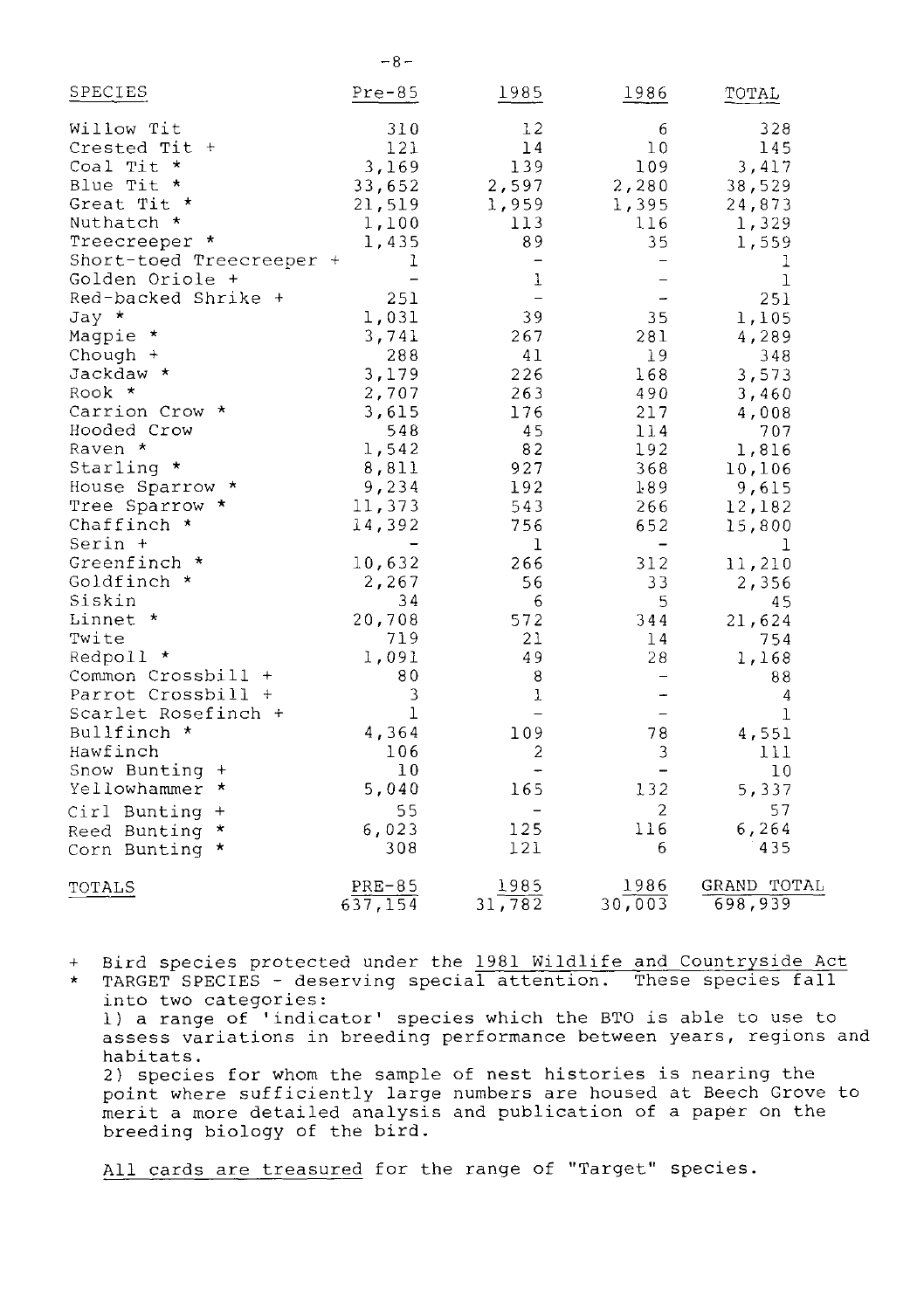A reminder that the species listed below are protected under the Wildlife and Countryside Act 1981. If you wish to consider visiting the nests of any of these species do write to the BIO for an application form to be licensed by the Nature Conservancy Council first. No nest of the species listed may be visited without prior approval.

## GENERAL LIST OF FIRST SCHEDULE SPECIES

Crossbill (all species) Diver, Red-throated (except in Fetlar, North and South Uist and south of the Great Glen) Greenshank Kingfisher

#### SPECIAL LIST OF FIRST SCHEDULE SPECIES

Avocet Bee-eater. Bittern, all species Bluethroat Bunting, Cirl Bunting, Lapland Bunting, Snow Brambling Buzzard, Honey Chough Corncrake Crake, Spotted Diver, Black-throated Diver, Great Northern Diver, Red-throated (in Fetlar, North and South Uist and south of the Great Glen) Dotterel Eagle, all species Fieldfare Firecrest Garganey Godwit, Black-tailed Goldeneye Goose, Greylag (Outer Hebrides and Highland Region only) Goshawk Grebe, Black-necked Grebe, Slavonian Gull, Little Gull. Mediterranean Gyrfalcon Harrier, all species Heron, Purple Hobby licopoe Kite Long-tailed Duck Merlin

Owl, Barn Plover, Little Ringed Quail, European Redstart, Black Tit, Crested Whimbrel (Shetland only)

Oriole, Golden **Osprey** Owl, Snowy Peregrine Petrel, Leach's Phalarope, Red-necked Pintail Plover, Kentish Redwing Rosefinch, Scarlet Ruff Sandpiper, Green Sandpiper, Purple Sandpiper, Wood Scaup Scoter, Common Scoter, Velvet Serin Shorelark Shrike, Red-backed Spoonbill Stilt, Black-winged Stint, Terminck's Stone Curlew Swan, Bewick Swan, Whooper Tern, Black Tern, Little Tern, Roseate Tit, Bearded Treecreeper, Short-toed Warbler, Cetti's Warbler, Dartford Warbler, Marsh Warbler, Savi's Whimbrel (except Shetland) Woodlark Wryneck

N.B. A rarer breeding species than these may be added to the Special List without warning so, if you find one, contact the Nest Record Officer for clearance.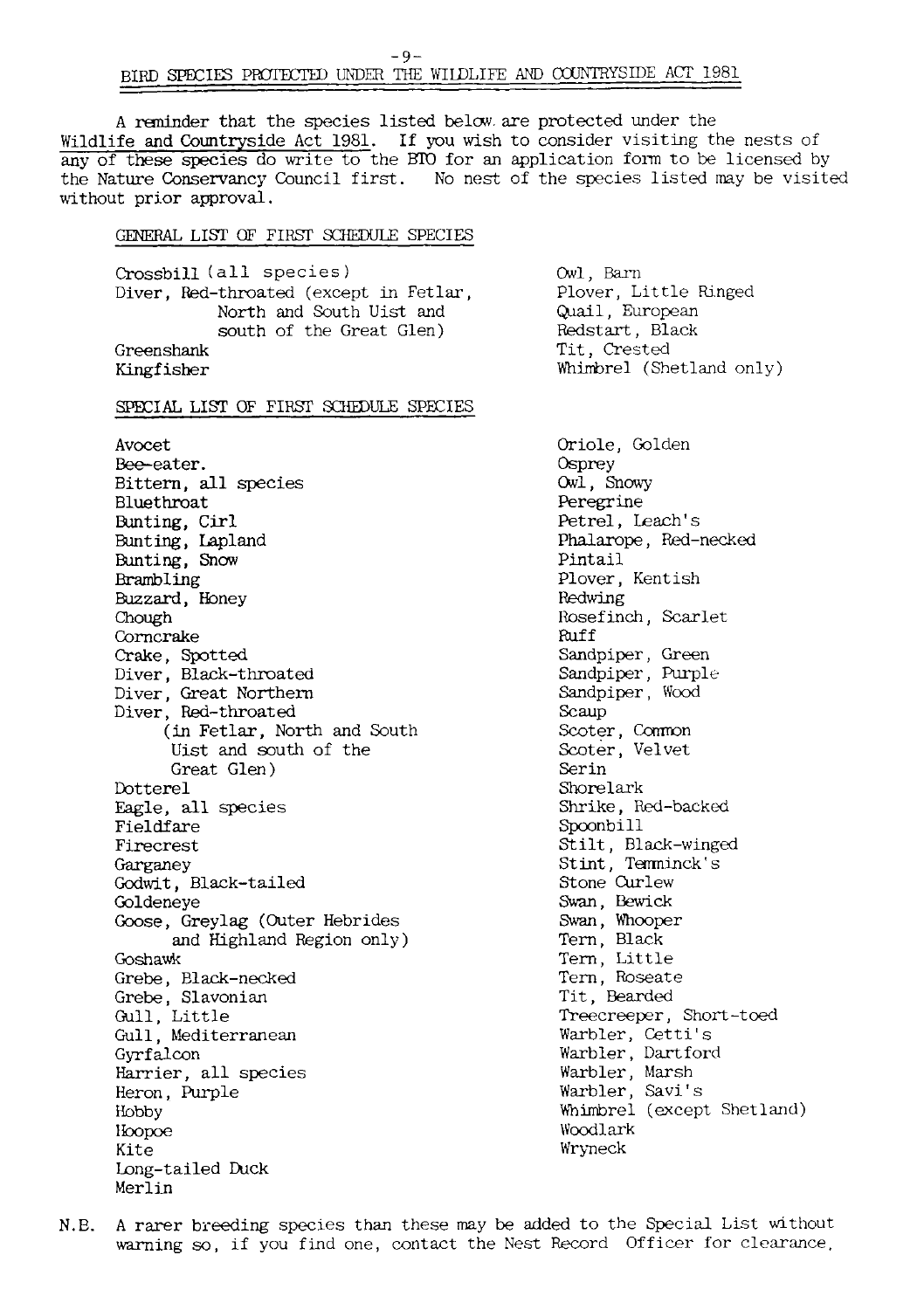#### CODE OF CONDUCT

It is a great priviledge to inspect nests and follow the fortunes of their contents through to fledging - a thrill and joy experienced by all nest recorders. We should never forget, though, just how sensitive a time in the annual cycle this period represents. you have any queries on when or where to inspect what nests do consult The Nest Record Scheme (BTO Guide No. 12) by Henry Mayer-Gross and adhere closely to the Code of Conduct described. Safety of the bird and the contents of its nest must come first at all times.

## ANALYSES OF CARDS UNDERWAY

It is pleasing to see how the historical bank of cards at Beech Grove is continuing to be put to good use. The premier publication over the past year which incorporated material collected by nest recorders was undoubtedly the comprehensive volume Farming and Birds. Co-authors Mike Shrubb and Raymond O'Connor drew on the findings from analyses of over 80,000 nest record cards. The book was published by Cambridge University Press and copies can be purchased direct from the BTO - price £18.50 postage paid.

At the same time the card holdings of a wide variety of species have attracted the attention of both amateur and professional ornithologists. These include - Little Grebe (Mrs G. Moss, Gwynedd), Mandarin (A.K. Davies, Surrey), Lapwing (M. Shrubb, Powys),<br>Little Owl (M. Green, Derbys.), Tawny Owl (P. Johnson, South Yorks), Cuckoo (Dr N.B. Davies and M. de L. Brooke, Cambridge), Yellow Waqtail (J. Callion, Cumbria), Whinchat (M. Garnett, Gwynedd), Nuthatch (M. Hodgson, Northumberland), Twite (D.C. Jardine, West Lothian). It is hoped that more birdwatchers who have a particular interest in the breeding biology of a species or group of birds will come forward and help with the analysis of material.

Internally at Beech Grove the past year has seen the continuation of a number of analyses including aspects of the nesting habits and breeding performance of a range of birds including Heron, Rook, Nightjar, the woodpeckers, owls, Woodlark and Grasshopper Warbler. Meanwhile information extracted from cards was supplied to a number of organizations to help with either conservation or management problems. Specific requests came from the Nature Conservancy Council (Snipe laying seasons and Nightjar breeding performance); The RSPB (Hen Harrier and Cirl Bunting breeding performance) and the Game Conservancy (Pheasant and Jay breeding  $ecology$ ).

# TECHNICAL REVIEW GROUP

Over the past year a small group of technically minded nest record enthusiasts have met at Beech Grove under the chairmanship of Dr Ian Newton. The group's remit has been to review the working procedure of the Scheme, to scrutinize methodology and make recommendations for future development. They have tackled a wide range of topics including possible improvements to card design, the use of colony sheets, the relative value of multivisit cards compared with those with just single entries and the scope for future research and expansion of the Scheme's monitoring role. Changes based upon recommendations made by the group are likely to come into operation over the next two years.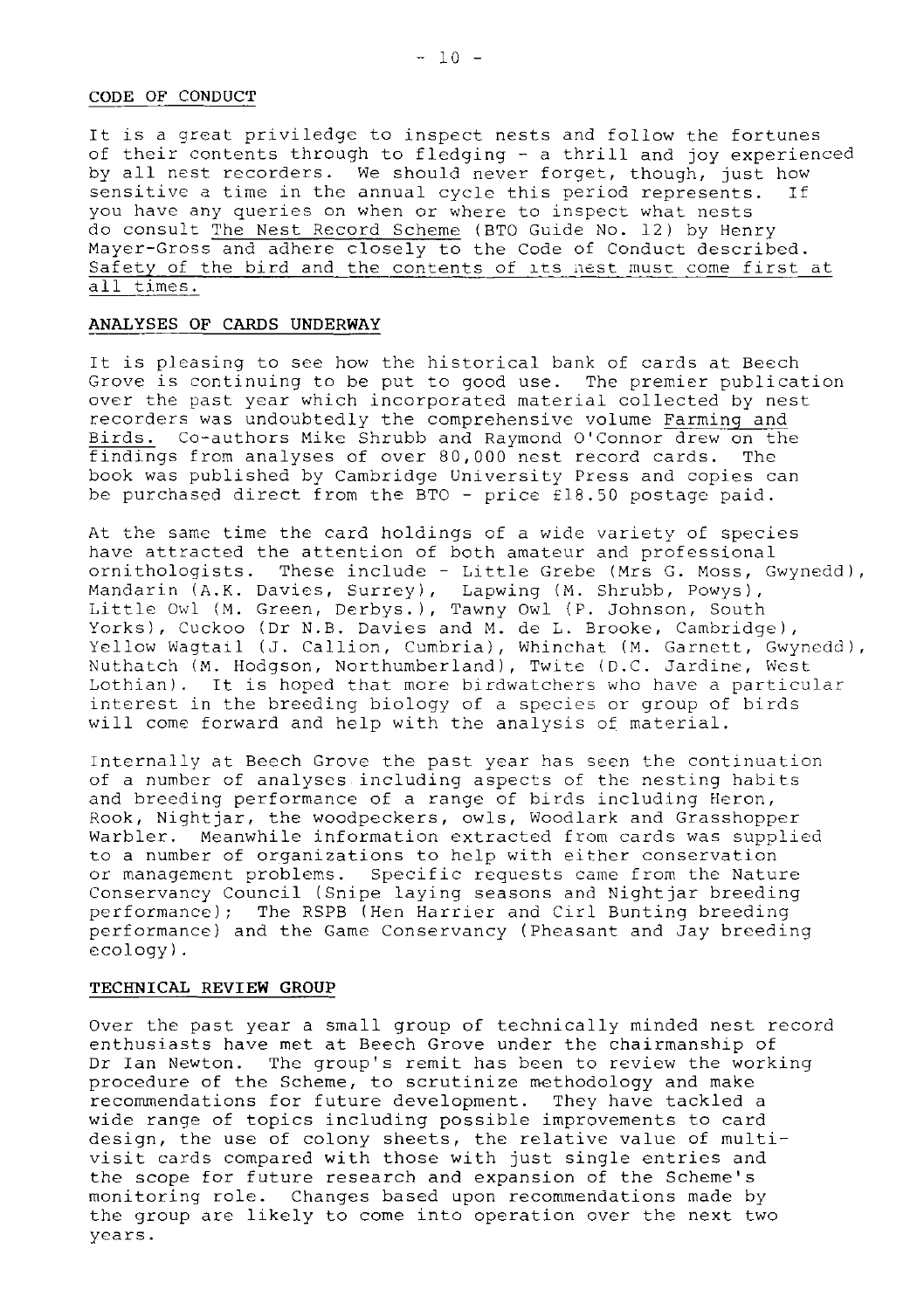#### SENDING IN YOUR 1987 CONTRIBUTION

Several points are well worth bearing in mind when planning your fieldwork and before finally sending on your batch of cards to the BTO for incorporation into the National Collection.

- $1.$ Seeing the season through. As spring turns to summer and the vegetation thickens and holidays are taken, so the number of days spent nest finding by many observers dwindles (see BTO News No. 148). Do remember that some multi-brooded species like certain of the grebes, hirundines, finches and buntings may have young in the nest well into September, or even later. Sparrows, doves and others may rear young in every month of the year when conditions are favourable. Aim to get as full a coverage of the nesting season as your time allows.
- 2. Sending on cards. Please send all completed cards in one batch as soon as your fieldwork finishes - by the end of<br>the year if possible and by 1st March 1988 at the very latest.<br>Early batches of cards together with comments on the way your season has gone can be included in articles prepared by staff for the Trust's bulletin BTO News. Some contributors like to take the opportunity of passing large batches of completed cards to a BTO staff member at the Trust's Annual or Ringing Conference held at Swanwick in Derbyshire or by popping in to Beech Grove to collect fresh recording materials at the same time. This helps ensure a safe passage of cards and saves on postage costs.
- $3.$ Successive nesting attempts. Make sure that all successive nesting attempts by a known pair of birds are clearly marked as such and the cards clipped together.
- $4.$ Duplicate Cuckoo cards. Please complete a duplicate card for any Cuckoo nest found so that cards can be filed under Cuckoo as well as the foster parent.
- Completing a Summary Sheet. Complete and attach a summary sheet to all batches of cards. It is a great help if all  $5.$ cards are arranged in Voous order, that the individual species' totals tally exactly with those on your master sheet, and that your name is clearly marked and address given in full.
- 6. Safe arrival of cards. It is pleasing to report that all batches of cards reached Beech Grove in one piece in 1986 good news after several spilt offerings relayed by the Post Office in 1985. Most contributors heeded the suggestion of first binding large samples with rubber bands or string before placing them in a polythene bag and paper wrapping with a boldly marked address label. Safety first with all original and often irreplacable material!
- $7.$ Group co-ordinators. It was also very encouraging to see how more members of bird clubs, ringing groups, observatories and natural history societies have taken on the role of 'Nest Records Co-ordinator' within their groups. A single large batch of cards and accurate summary sheet helps release valuable research time at Headquarters for analysing your raw data.